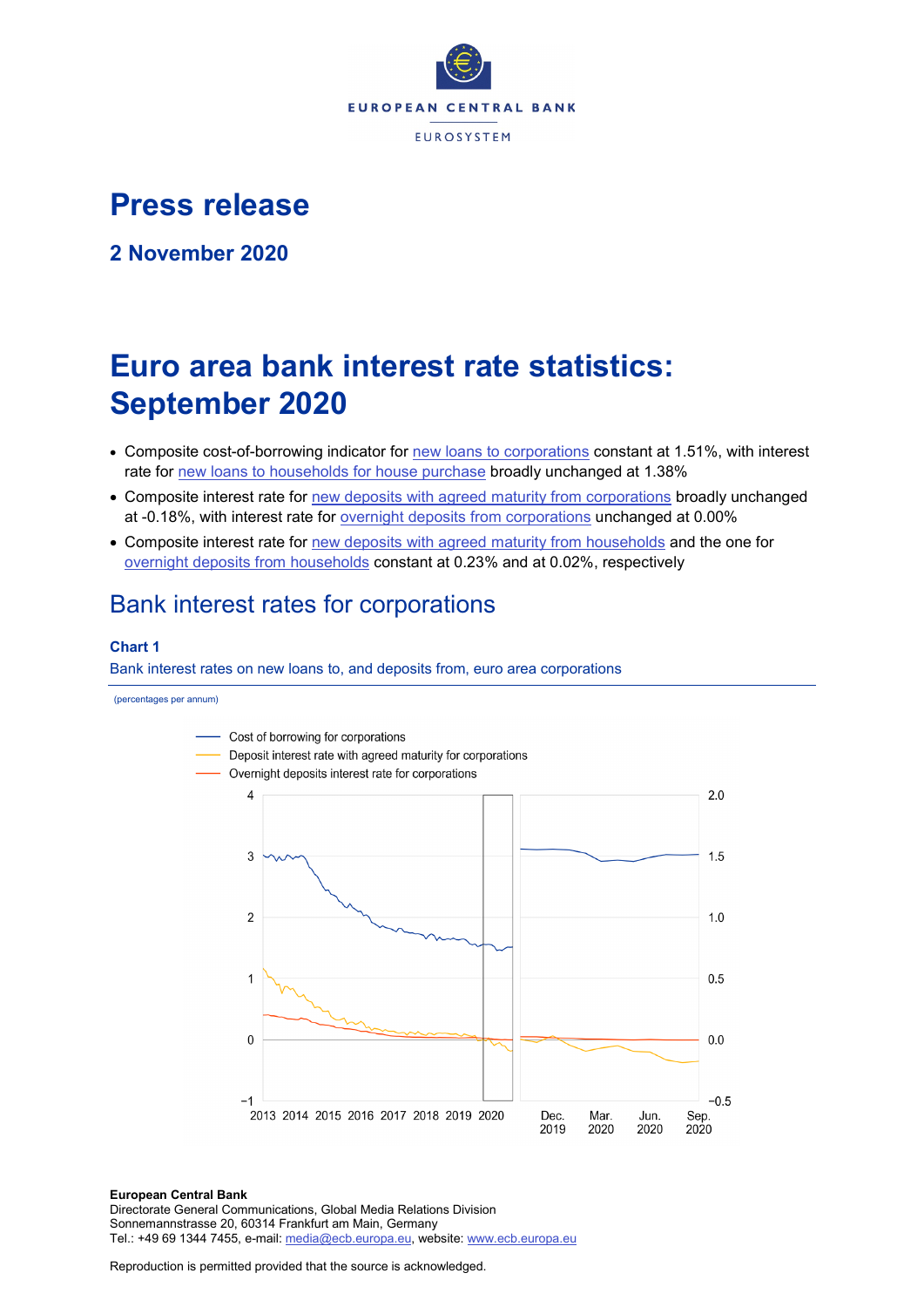[Data for cost of borrowing and deposit interest rates for corporations \(Chart 1\)](http://sdw.ecb.europa.eu/browseSelection.do?type=series&q=MIR.M.U2.B.L22.A.R.A.2240.EUR.N+MIR.M.U2.B.A2I.AM.R.A.2240.EUR.N+MIR.M.U2.B.L21.A.R.A.2240.EUR.N&node=SEARCHRESULTS)

The composite cost-of-borrowing indicator, which combines interest rates on all loans to corporations, stayed constant in September 2020. The rate for new loans of over €1 million with an initial rate fixation period of over three months and up to one year remained broadly unchanged at 1.32%. The interest rate on new loans of the same size with a floating rate and an initial rate fixation period of up to three months decreased by 7 basis points to 1.22%, driven by the interest rate effect. The rate for new loans of over €1 million with an initial rate fixation period of over ten years decreased by 6 basis points to 1.13%, driven by both interest rate and weight effects. In the case of new loans of up to €250,000 with a floating rate and an initial rate fixation period of up to three months, the average rate charged increased by 7 basis points to 1.95%, driven by the interest rate effect.

As regards new deposit agreements, the interest rate on deposits from corporations with an agreed maturity of up to one year and the interest rate on overnight deposits from corporations stayed constant in September 2020 at -0.20% and at 0.00%, respectively.

The interest rate on new loans to sole proprietors and unincorporated partnerships with a floating rate and an initial rate fixation period of up to one year remained broadly unchanged at 2.08%.

### **Table 1**

#### Bank interest rates for corporations

|                                                                               |          |                | <b>Bank interest rates</b> | <b>New business volumes</b><br>(EUR billions) |          |          |          |
|-------------------------------------------------------------------------------|----------|----------------|----------------------------|-----------------------------------------------|----------|----------|----------|
|                                                                               |          |                | Month-on-month change      |                                               |          |          |          |
|                                                                               |          | (basis points) |                            |                                               |          |          |          |
|                                                                               | Sep.     |                | Interest                   | Weight                                        | Sep.     | Aug.     | Sep.     |
|                                                                               | 2020     |                | rate effect                | effect                                        | 2020     | 2020     | 2019     |
| <b>Corporations</b>                                                           |          |                |                            |                                               |          |          |          |
| Composite cost-of-borrowing indicator                                         | 1.51%    | $\bf{0}$       | $\bf{0}$                   | $\bf{0}$                                      | 278.81   | 279.29   | 267.87   |
| Loans of over $\epsilon$ 1M with a floating rate and i.r.f. of up to 3 months | 1.22%    | -7             | $-8$                       | $+2$                                          | 105.57   | 83.15    | 118.28   |
| Loans of over €1M with an i.r.f. of over 3 months and up to 1 year            | 1.32%    | $+2$           | $\mathbf 0$                | $+1$                                          | 24.60    | 19.64    | 23.72    |
| Loans of over €1M with an i.r.f. of over 10 years                             | 1.13%    | $-6$           | $-3$                       | $-3$                                          | 8.73     | 5.67     | 7.94     |
| Loans of up to €0.25M with a floating rate and i.r.f. of up to 3 months       | 1.95%    | $+7$           | $+6$                       | $\Omega$                                      | 18.85    | 14.79    | 21.03    |
| Composite interest rate for new deposits with agreed maturity                 | $-0.18%$ | $+1$           | $-1$                       | $+1$                                          | 89.64    | 82.26    | 51.57    |
| Deposits with an agreed maturity of up to one year                            | $-0.20%$ | 0              | -1                         | $+1$                                          | 85.42    | 79.69    | 45.93    |
| Overnight deposits*                                                           | 0.00%    | 0              | 0                          | 0                                             | 2,344.03 | 2,332.53 | 1,923.62 |
| Sole proprietors and unincorporated partnerships                              |          |                |                            |                                               |          |          |          |
| Loans with a floating rate and i.r.f. of up to one year                       | 2.08%    | $+3$           | -1                         | +4                                            | 3.09     | 2.56     | 3.21     |

 $i.f = initial rate$  fixation

\* For this instrument category, the concept of new business is extended to the whole outstanding amounts and therefore the business volumes are not comparable with those of the other categories. Outstanding amounts data are derived from the ECB's monetary financial institutions balance sheet statistics.

[Data for bank interest rates for corporations \(Table 1\)](http://sdw.ecb.europa.eu/browseSelection.do?type=series&q=MIR.M.U2.B.A2I.AM.R.A.2240.EUR.N+MIR.M.U2.B.A2A.D.R.1.2240.EUR.N+MIR.M.U2.B.A2A.Q.R.1.2240.EUR.N+MIR.M.U2.B.A2A.P.R.1.2240.EUR.N++MIR.M.U2.B.A2A.D.R.2.2240.EUR.N++MIR.M.U2.B.L22.F.R.A.2240.EUR.N++MIR.M.U2.B.A2D.F.R.A.2253.EUR.N+MIR.M.U2.B.L22.A.R.A.2240.EUR.N+MIR.M.U2.B.L21.A.R.A.2240.EUR.N+&node=SEARCHRESULTS&ec=&oc=&rc=&cv=&pb=&dc=&df=)

#### **European Central Bank**

Directorate General Communications, Global Media Relations Division Sonnemannstrasse 20, 60314 Frankfurt am Main, Germany Tel.: +49 69 1344 7455, e-mail: [media@ecb.europa.eu,](mailto:media@ecb.europa.eu) website: [www.ecb.europa.eu](http://www.ecb.europa.eu/)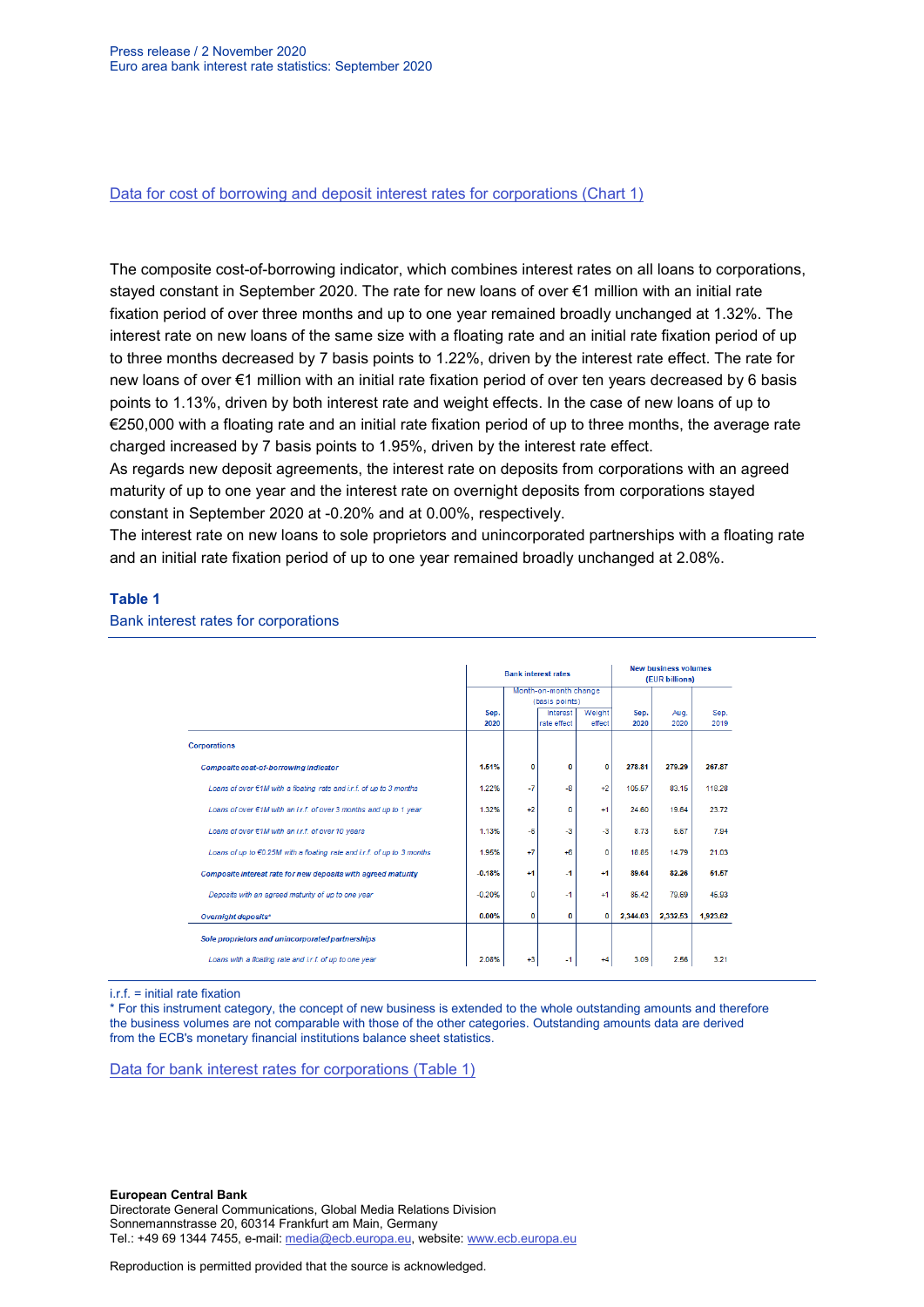# Bank interest rates for households

### **Chart 2**

Bank interest rates on new loans to, and deposits from, euro area households

#### (percentages per annum)



#### [Data for cost of borrowing and deposit interest rate for households \(Chart 2\)](http://sdw.ecb.europa.eu/browseSelection.do?type=series&q=MIR.M.U2.B.L22.A.R.A.2250.EUR.N+MIR.M.U2.B.A2C.AM.R.A.2250.EUR.N+MIR.M.U2.B.L21.A.R.A.2250.EUR.N&node=SEARCHRESULTS)

The composite cost-of-borrowing indicator, which combines interest rates on all loans to households for house purchase, remained broadly unchanged in September 2020. The interest rate on loans for house purchase with a floating rate and an initial rate fixation period of up to one year remained broadly unchanged at 1.39%. The interest rate on housing loans with an initial rate fixation period of over one and up to five years and the one with an initial rate fixation period of over five and up to ten years stayed constant at 1.61% and at 1.31%, respectively. The interest rate on housing loans with an initial rate fixation period of over ten years remained broadly unchanged at 1.37%. In the same period, the interest rate on new loans to households for consumption fell by 13 basis points to 5.23%. This decrease was due to developments in two euro area countries and was driven by the interest rate effect.

As regards new deposits from households, the interest rate on deposits with an agreed maturity of up to one year showed no change at 0.17% in September 2020. The interest rate on deposits

#### **European Central Bank**

Directorate General Communications, Global Media Relations Division Sonnemannstrasse 20, 60314 Frankfurt am Main, Germany Tel.: +49 69 1344 7455, e-mail: [media@ecb.europa.eu,](mailto:media@ecb.europa.eu) website: [www.ecb.europa.eu](http://www.ecb.europa.eu/)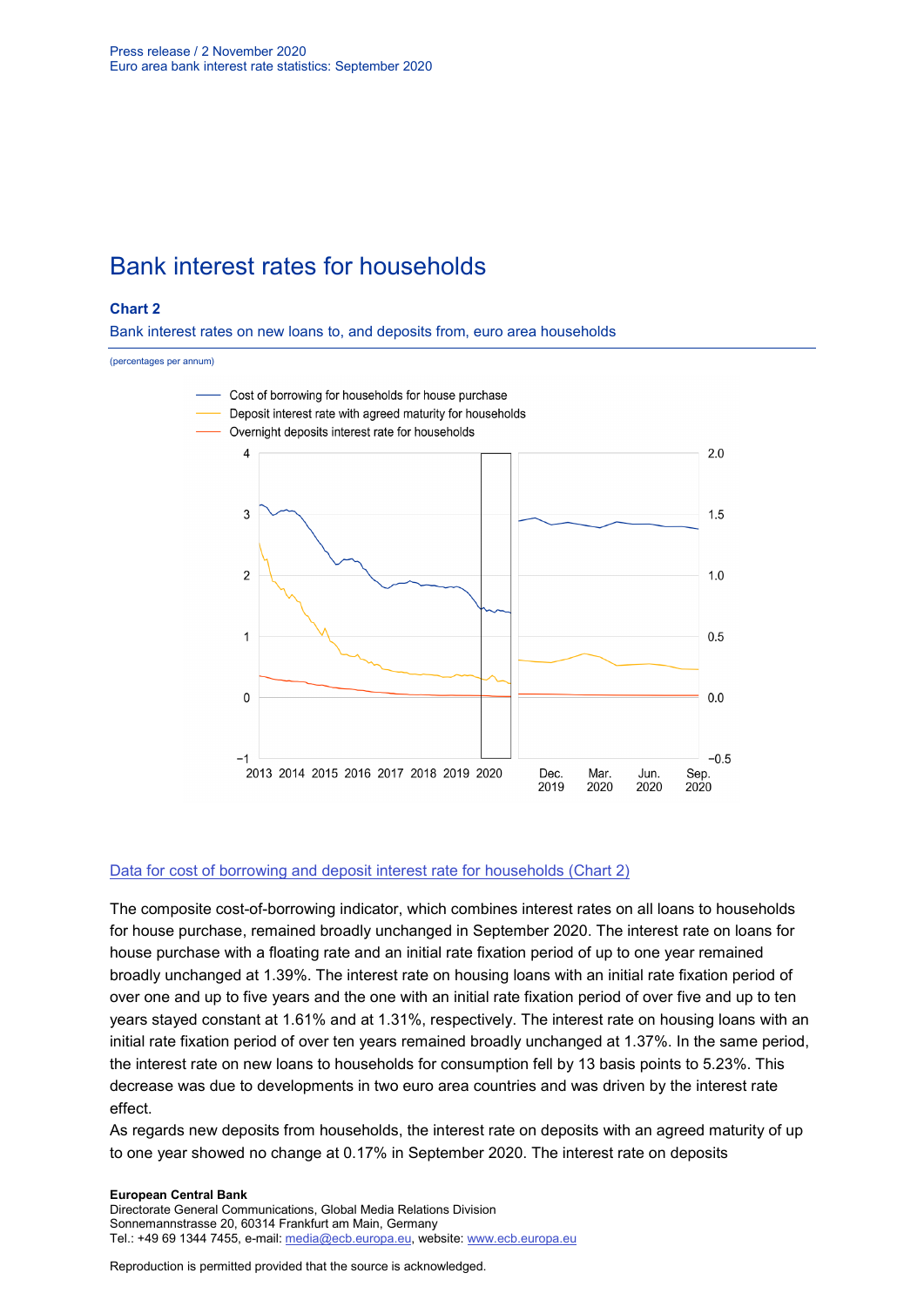redeemable at three months' notice and the interest rate on overnight deposits from households also showed no change at 0.35% and at 0.02%, respectively.

### **Table 2**

#### Bank interest rates for households

|                                                                               |                                         |              | <b>Bank interest rates</b> | <b>New business volumes</b><br>(EUR billions) |              |              |              |
|-------------------------------------------------------------------------------|-----------------------------------------|--------------|----------------------------|-----------------------------------------------|--------------|--------------|--------------|
|                                                                               | Month-on-month change<br>(basis points) |              |                            |                                               |              |              |              |
|                                                                               | Sep.<br>2020                            |              | Interest<br>rate effect    | Weight<br>effect                              | Sep.<br>2020 | Aug.<br>2020 | Sep.<br>2019 |
| <b>Households</b>                                                             |                                         |              |                            |                                               |              |              |              |
| Composite cost-of-borrowing indicator for house purchase                      | 1.38%                                   | $-2$         | $-2$                       | 0                                             | 77.20        | 76.48        | 70.32        |
| Loans for house purchase with a floating rate and an i.r.f. of up to one year | 1.39%                                   | $-3$         | $-3$                       | $-1$                                          | 12.95        | 11 14        | 13 17        |
| Loans for house purchase with an i.r.f. of over one and up to five years      | 1.61%                                   | $\mathbf{0}$ | $-4$                       | $+4$                                          | 6.40         | 5.52         | 6.75         |
| Loans for house purchase with an i.r.f. of over five and up to ten years      | 1.31%                                   | 0            | $-1$                       | $+1$                                          | 12.50        | 12.40        | 13.61        |
| Loans for house purchase with an i.r.f. of over ten years                     | 1.37%                                   | $-3$         | $-2$                       | o                                             | 49 01        | 42.16        | 42.78        |
| Loans for consumption                                                         | 5.23%                                   | $-13$        | $-13$                      | $\mathbf{O}$                                  | 22.98        | 20.04        | 23.83        |
| Composite interest rate for new deposits with agreed maturity                 | 0.23%                                   | 0            | $-1$                       | $+1$                                          | 36.99        | 33.83        | 43.73        |
| Deposits with an agreed maturity of up to one year                            | 0.17%                                   | 0            | 0                          | O                                             | 29.83        | 26.99        | 33.08        |
| Deposits redeemable at notice of up to three months*                          | 0.35%                                   | 0            | 0                          | O                                             | 2.359.04     | 2.355.93     | 2.273.76     |
| Overnight deposits**                                                          | 0.02%                                   | 0            | 0                          | 0                                             | 4.698.25     | 4.668.68     | 4.216.27     |

 $i$ .r.f. = initial rate fixation

\* For this instrument category, the concept of new business is extended to the whole outstanding amounts and therefore the business volumes are not comparable with those of the other categories; deposits placed by households and corporations are allocated to the household sector. Outstanding amounts data are derived from the ECB's monetary financial institutions balance sheet statistics.

\*\* For this instrument category, the concept of new business is extended to the whole outstanding amounts and therefore the business volumes are not comparable with those of the other categories. Outstanding amounts data are derived from the ECB's monetary financial institutions balance sheet statistics.

[Data for bank interest rates for households \(Table 2\)](http://sdw.ecb.europa.eu/browseSelection.do?type=series&q=MIR.M.U2.B.A2C.AM.R.A.2250.EUR.N%2cMIR.M.U2.B.A2C.F.R.A.2250.EUR.N%2cMIR.M.U2.B.A2C.P.R.A.2250.EUR.N%2cMIR.M.U2.B.A2B.A.R.A.2250.EUR.N%2cMIR.M.U2.B.A2C.I.R.A.2250.EUR.N%2cMIR.M.U2.B.A2C.O.R.A.2250.EUR.N%2cMIR.M.U2.B.L22.F.R.A.2250.EUR.N%2cMIR.M.U2.B.L23.D.R.A.2250.EUR.N%2cMIR.M.U2.B.L22.A.R.A.2250.EUR.N%2cMIR.M.U2.B.L21.A.R.A.2250.EUR.N&node=SEARCHRESULTS&ec=&oc=&rc=&cv=&pb=&dc=&df=)

# Further information

Tables containing further breakdowns of bank interest rate statistics, including the composite cost-ofborrowing indicators for all euro area countries, are available from the ECB's Statistical Data [Warehouse.](http://sdw.ecb.europa.eu/reports.do?node=1000002880) A subset is visually presented at [www.euro-area-statistics.org.](http://www.euro-area-statistics.org/) The full set of bank interest rate statistics for both the euro area and individual countries can be downloaded from [SDW.](http://sdw.ecb.europa.eu/browse.do?node=9691123) More information, including the release calendar, is available under "Bank interest rates" in the statistics section of the [ECB's website.](http://www.ecb.europa.eu/stats/financial_markets_and_interest_rates/bank_interest_rates/mfi_interest_rates/html/index.en.html)

**For media queries, please contact [Alexandrine Bouilhet,](mailto:mailto:alexandrine.bouilhet@ecb.europa.eu) tel.: +49 69 1344 8949.**